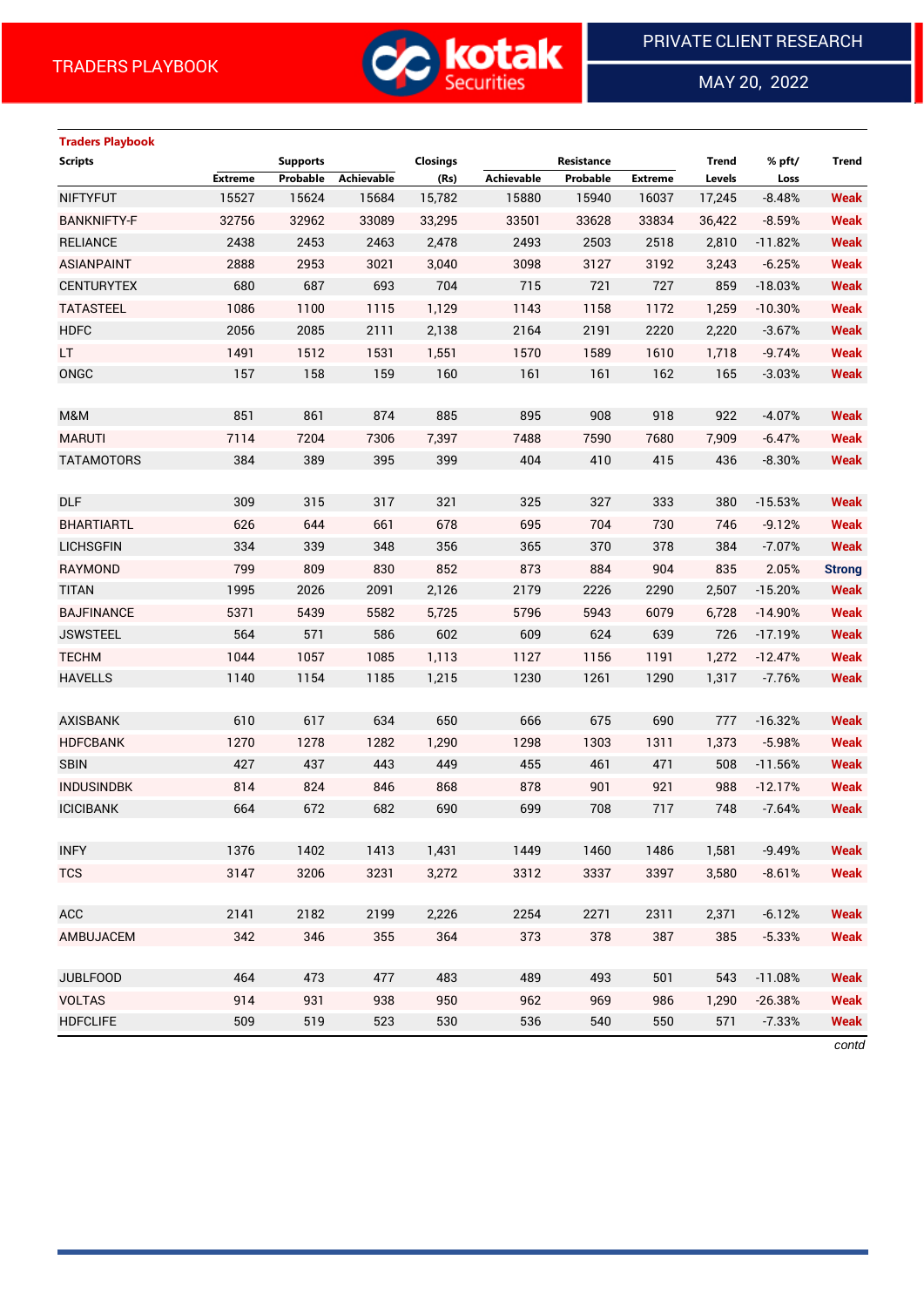# **Closing Pricess**

Closing price is that price at which a scrip closes on the previous day. Traders can start their intraday trade on this level. The stock or index should sustain above or below the closing price else you should exit the trade. Ideally, half a percent should be the stop loss above or below the closing price to enter the trade.

# **Trend**

Trend is the level at which the tendency of Indices and Stocks can be identified. For best results, you can use the 'Trend Remarks' to trade. A 'Weak' trend means that traders can trade with a negative bias. If the trend is 'Strong', you can trade long with a positive bias. Base price should be the closing price.

# **Achievable (Supp/Resis)**

It is the price which can be achieved if the Index/Stock trades above or below the closing price. During normal course of trading, first levels are important as one can take profits around first resistance and supports levels.

# **Probable (Supp/Resis)**

It's a second resistance/support and can be achieved if stocks/indices are in trending mode. Events can lead stocks and indices to reach these levels.

## **Extreme levels**

Sometimes, the stocks fall or rise to their average lowest or highest levels FOR THE DAY and that may act as an excellent contra buying or selling opportunity with a stop loss given in the table. This means buying around extreme support and selling around extreme resistance strictly with a given stop loss. For e.g. If the extreme support for Nifty is given at 5605, and in case the market comes down to similar levels, then you can initiate long positions with the given 'stop loss for long' in the column, say at 5585. If it breaks 5585 then the trader must exit the position. This is valid on both the sides.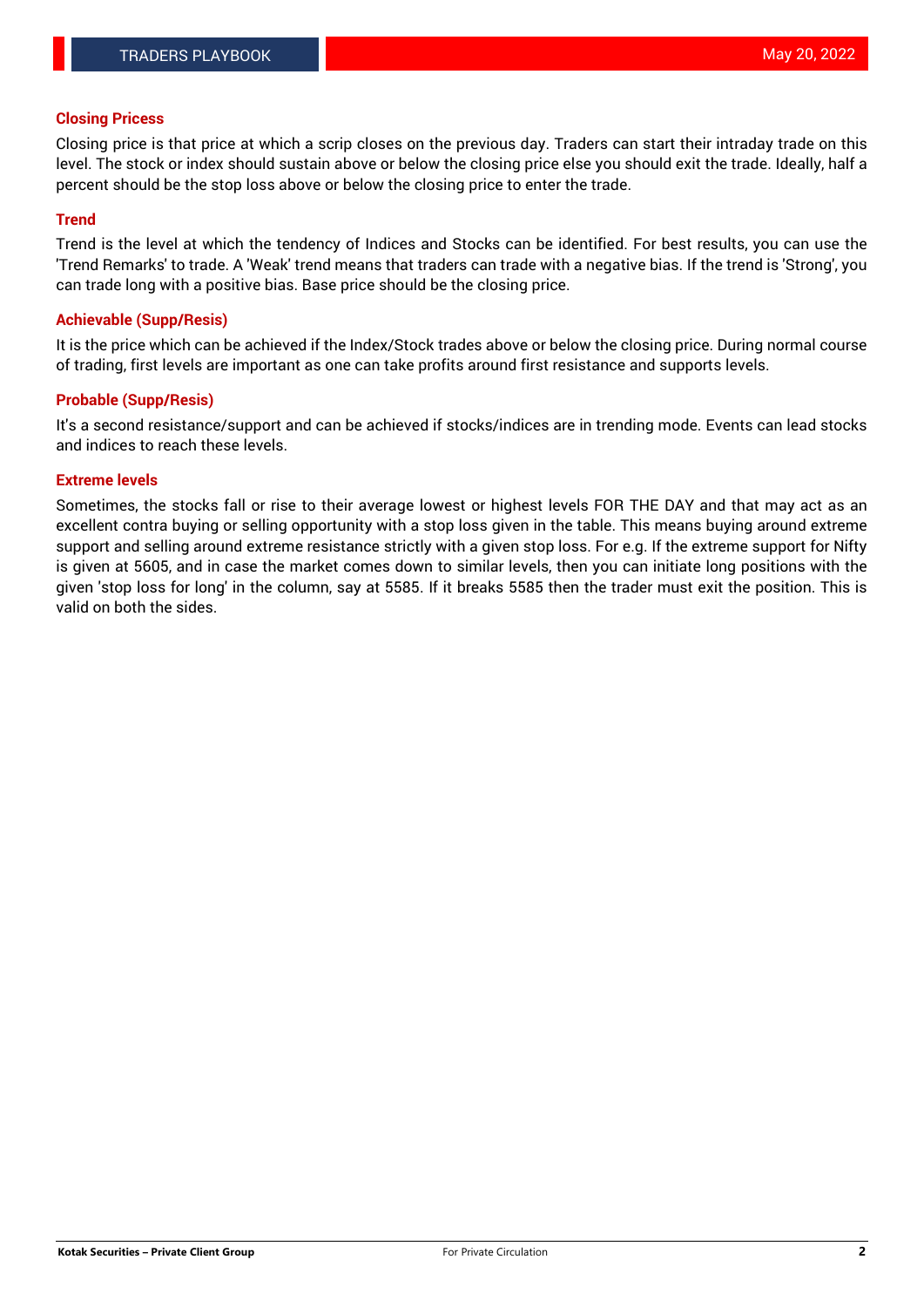#### **RATING SCALE (PRIVATE CLIENT GROUP)**

**BUY** – A condition that indicates a good time to buy a stock. The exact circumstances of the signal will be determined by the indicator that an

analyst is using.

**SELL** – A condition that indicates a good time to sell a stock. The exact circumstances of the signal will be determined by the indicator that an

analyst is using.

**Stop Loss Order** – An instruction to the broker to buy or sell stock when it trades beyond a specified price. They serve to either protect your profits or

limit your losses.

#### **FUNDAMENTAL RESEARCH TEAM (PRIVATE CLIENT GROUP)**

**Shrikant ChouhanArun AgarwalAmit Agarwal, CFA Hemali Dhame** Head of ResearchAuto & Auto AncillaryTransportation, Paints, FMCG Banking & Finance shrikant.chouhan@kotak.comarun.agarwal@kotak.com agarwal.amit@kotak.com Hemali.Dhame@kotak.com +91 22 6218 5408+91 22 6218 6443+91 22 6218 6439 +91 22 6218 6433 **Jatin Damania Purvi ShahRini MehtaK. Kathirvelu** Metals & Mining, MidcapPharmaceuticalsResearch Associate Support Executive jatin.damania@kotak.com [purvi.shah@kotak.com](mailto:purvi.shah@kotak.com) rini.mehta@kotak.co[mk.kathirvelu@kotak.com](mailto:k.kathirvelu@kotak.com) +91 22 6218 6440+91 22 6218 6432+91 80801 97299 +91 22 6218 6427 **Sumit Pokharna Pankaj Kumar**

Oil and Gas, Information TechConstruction, Capital Goods & Midcaps

sumit.pokharna@kotak.compankajr.kumar@kotak.com

+91 22 6218 6438+91 22 6218 6434

## **TECHNICAL RESEARCH TEAM (PRIVATE CLIENT GROUP)**

**Shrikant ChouhanAmol AthawaleSayed Haider**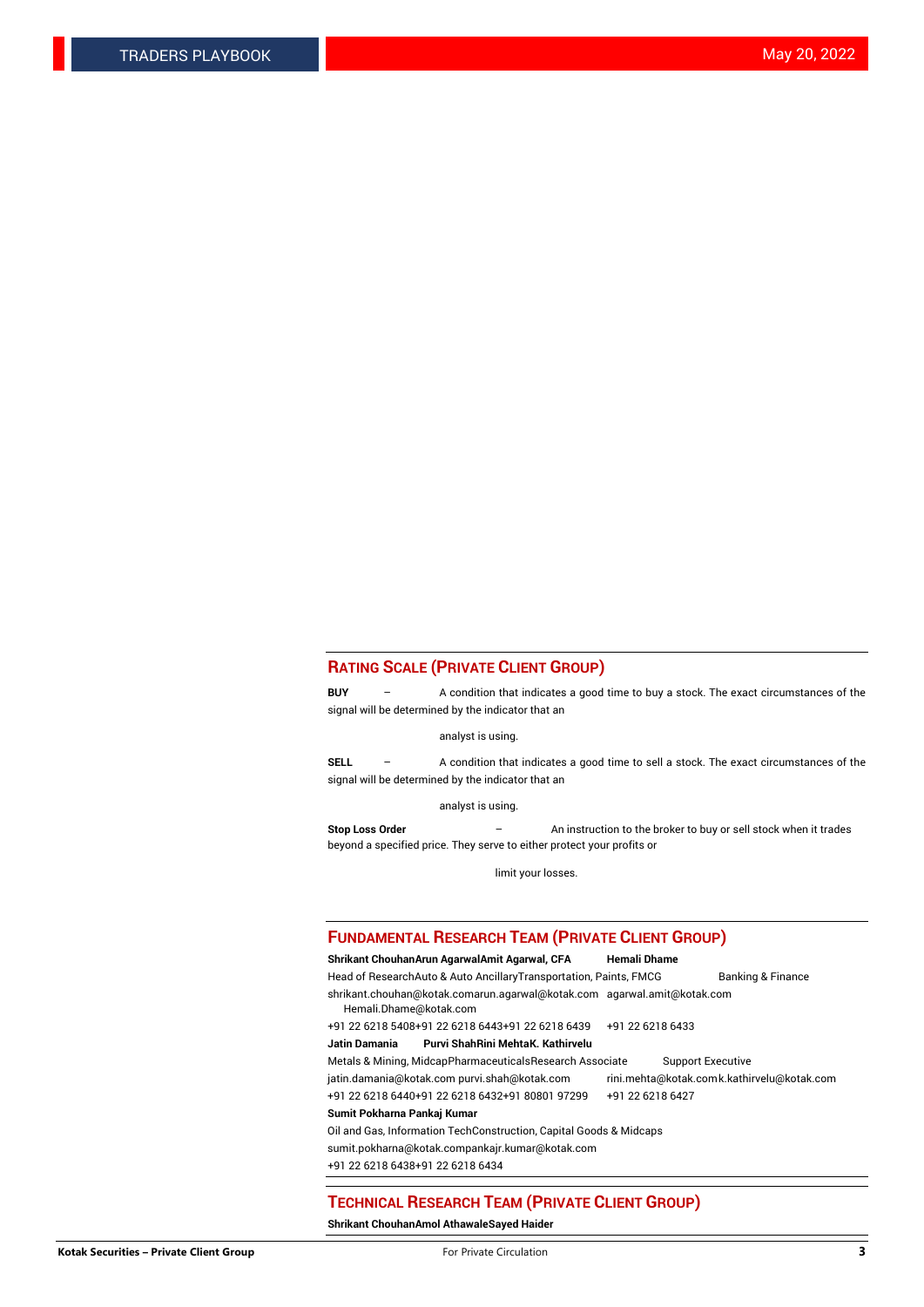[shrikant.chouhan@kotak.com](mailto:shrikant.chouhan@kotak.com)[amol.athawale@kotak.com](mailto:amol.athawale@kotak.com) Research Associate +91 22 6218 5408+91 20 6620 335[0sayed.haider@kotak.com](mailto:sayed.haider@kotak.com) +91 22 62185498

#### **DERIVATIVES RESEARCH TEAM (PRIVATE CLIENT GROUP)**

#### **Sahaj Agrawal Prashanth LaluPrasenjit Biswas, CMT, CFTe**

[sahaj.agrawal@kotak.com](mailto:sahaj.agrawal@kotak.com)[prashanth.lalu@kotak.com](mailto:prashanth.lalu@kotak.com) [prasenjit.biswas@kotak.com](mailto:prasenjit.biswas@kotak.com) +91 79 6607 2231+91 22 6218 5497+91 33 6615 6273

#### **Disclosure/Disclaimer (Private Client Group)**

largest brokerage and distribution house.

Kotak Securities Limited is a corporate trading and clearing member of BSE Limited (BSE), National Stock Exchange of India Limited (NSE), Metropolitan Stock Exchange of India Limited (MSE), National Commodity and Derivatives Exchange (NCDEX) and Multi Commodity Exchange (MCX). Our businesses include stock broking, services rendered in connection with distribution of primary market issues and financial products like mutual funds and fixed deposits, depository services and Portfolio Management.

Kotak Securities Limited is also a depository participant with National Securities Depository Limited (NSDL) and Central Depository Services (India) Limited (CDSL). Kotak Securities Limited is also registered with Insurance Regulatory and Development Authority as Corporate Agent for Kotak Mahindra Old Mutual Life Insurance Limited and is also a Mutual Fund Advisor registered with Association of Mutual Funds in India (AMFI). We are registered as a Research Analyst under SEBI (Research Analyst) Regulations, 2014.

We hereby declare that our activities were neither suspended nor we have defaulted with any stock exchange authority with whom we are registered in last five years. However SEBI, Exchanges and Depositories have conducted the routine inspection and based on their observations have issued advise/warning/deficiency letters/ or levied minor penalty on KSL for certain operational deviations. We have not been debarred from doing business by any Stock Exchange / SEBI or any other authorities; nor has our certificate of registration been cancelled by SEBI at any point of time.

We offer our research services to clients as well as our prospects.

This document is not for public distribution and has been furnished to you solely for your information and must not be reproduced or redistributed to any other person. Persons into whose possession this document may come are required to observe these restrictions.

This material is for the personal information of the authorized recipient, and we are not soliciting any action based upon it. This report is not to be construed as an offer to sell or the solicitation of an offer to buy any security in any jurisdiction where such an offer or solicitation would be illegal. It is for the general information of clients of Kotak Securities Ltd. It does not constitute a personal recommendation or take into account the particular investment objectives, financial situations, or needs of individual clients.

We have reviewed the report, and in so far as it includes current or historical information, it is believed to be reliable though its accuracy or completeness cannot be guaranteed. Neither Kotak Securities Limited, nor any person connected with it, accepts any liability arising from the use of this document. The recipients of this material should rely on their own investigations and take their own professional advice. Price and value of the investments referred to in this material may go up or down. Past performance is not a guide for future performance. Certain transactions -including those involving futures, options and other derivatives as well as non-investment grade securities - involve substantial risk and are not suitable for all investors. Reports based on technical analysis centers on studying charts of a stock's price movement and trading volume, as opposed to focusing on a company's fundamentals and as such, may not match with a report on a company's fundamentals.

Opinions expressed are our current opinions as of the date appearing on this material only. While we endeavor to update on a reasonable basis the information discussed in this material, there may be regulatory, compliance or other reasons that prevent us from doing so. Prospective investors and others are cautioned that any forward-looking statements are not predictions and may be subject to change without notice. Our proprietary trading and investment businesses may make investment decisions that are inconsistent with the recommendations expressed herein.

Kotak Securities Limited has two independent equity research groups: Institutional Equities and Private Client Group. This report has been prepared by the Private Client Group.

We and our affiliates/associates, officers, directors, and employees, Research Analyst(including relatives) worldwide may: (a) from time to time, have long or short positions in, and buy or sell the securities thereof, of company (ies) mentioned herein or (b) be engaged in any other transaction involving such securities and earn brokerage or other compensation or act as a market maker in the financial instruments of the subject company/company (ies) discussed herein or act as advisor or lender / borrower to such company (ies) or have other potential/material conflict of interest with respect to any recommendation and related information and opinions at the time of publication of Research Report or at the time of public appearance. Kotak Securities Limited (KSL) may have proprietary long/short position in the above mentioned scrip(s) and therefore may be considered as interested. The views provided herein are general in nature and does not consider risk appetite or investment objective of particular investor; readers are requested to take independent professional advice before investing. This should not be construed as invitation or solicitation to do business with KSL. Kotak Securities Limited is also a Portfolio Manager. Portfolio Management Team (PMS) takes its investment decisions independent of the PCG research and accordingly PMS may have positions contrary to the PCG research recommendation. Kotak Securities Limited does not provide any promise or assurance of favourable view for a particular industry or sector or business group in any manner. The investor is requested to take into consideration all the risk factors including their financial condition, suitability to risk return profile and take professional advice before investing.

The analyst for this report certifies that all of the views expressed in this report accurately reflect his or her personal views about the subject company or companies and its or their securities, and no part of his or her compensation was, is or will be, directly or indirectly related to specific recommendations or views expressed in this report.

No part of this material may be duplicated in any form and/or redistributed without Kotak Securities' prior written consent.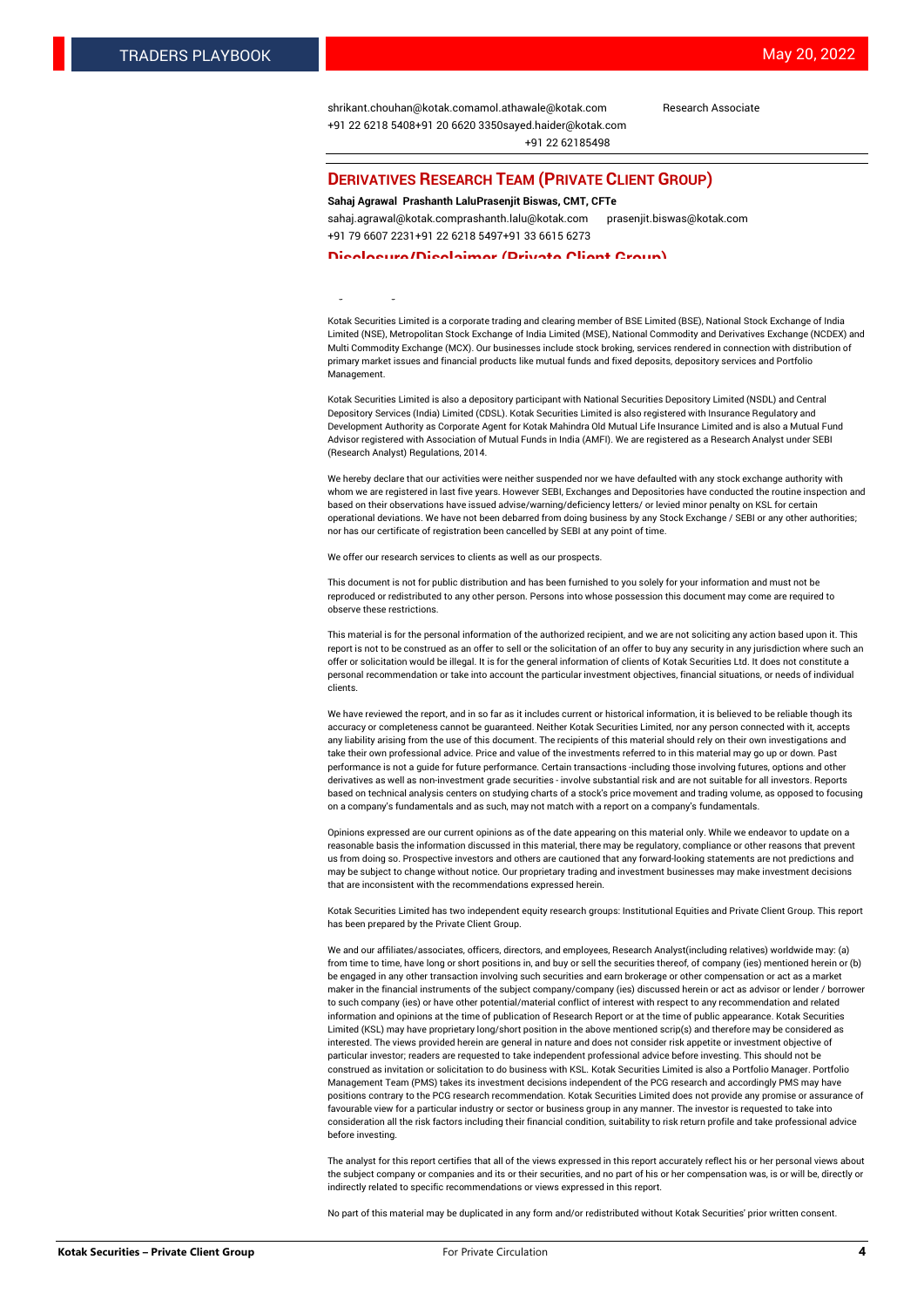#### Details of Associates are available o[n www.kotak.com](http://www.kotak.com/)

"Note that the research analysts contributing to the research report may not be registered/qualified as research analysts with FINRA; and

Such research analysts may not be associated persons of Kotak Mahindra Inc and therefore, may not be subject to NASD Rule 2711 restrictions on communications with a subject company, public appearances and trading securities held by a research analyst account

Any U.S. recipients of the research who wish to effect transactions in any security covered by the report should do so with or through Kotak Mahindra Inc. (Member FINRA/SIPC) and (ii) any transactions in the securities covered by the research by U.S. recipients must be effected only through Kotak Mahindra Inc. (Member FINRA/SIPC) at 369 Lexington Avenue 28th Floor NY NY 10017 USA (Tel:+1 212-600-8850).

Kotak Securities Limited and its non US affiliates may, to the extent permissible under applicable laws, have acted on or used this research to the extent that it relates to non US issuers, prior to or immediately following its publication. This material should not be construed as an offer to sell or the solicitation of an offer to buy any security in any jurisdiction where such an offer or solicitation would be illegal. This research report and its respective contents do not constitute an offer or invitation to purchase or subscribe for any securities or solicitation of any investments or investment services. Accordingly, any brokerage and investment services including the products and services described are not available to or intended for Canadian persons or US persons."

Research Analyst has served as an officer, director or employee of subject company(ies): No

We or our associates may have received compensation from the subject company(ies) in the past 12 months.

We or our associates have managed or co-managed public offering of securities for the subject company(ies) in the past 12 months: No

We or our associates may have received compensation for investment banking or merchant banking or brokerage services from the subject company(ies) in the past 12 months. We or our associates may have received any compensation for products or services other than investment banking or merchant banking or brokerage services from the subject company(ies) in the past 12 months. We or our associates may have received compensation or other benefits from the subject company(ies) or third party in connection with the research report. Our associates may have financial interest in the subject company(ies).

Research Analyst or his/her relative's financial interest in the subject company(ies): No

Kotak Securities Limited has financial interest in the subject company(ies) at the end of the month immediately preceding the date of publication of Research Report: No

"However, Kotak Securities Prop/Arbitrage team could have exposure/financial interest to the subject company/companies during the ongoing month."

Nature of financial interest is holding of equity shares or derivatives of the subject company.

Our associates may have actual/beneficial ownership of 1% or more securities of the subject company(ies) at the end of the month immediately preceding the date of publication of Research Report.

Research Analyst or his/her relatives has actual/beneficial ownership of 1% or more securities of the subject company(ies) at the end of the month immediately preceding the date of publication of Research Report: No.

Kotak Securities Limited has actual/beneficial ownership of 1% or more securities of the subject company(ies) at the end of the month immediately preceding the date of publication of Research Report: No

By referring to any particular sector, Kotak Securities Limited does not provide any promise or assurance of favourable view for a particular industry or sector or business group in any manner. The investor is requested to take into consideration all the risk factors including their financial condition, suitability to risk return profile and take professional advice before investing. Such representations are not indicative of future results.

Subject company(ies) may have been client during twelve months preceding the date of distribution of the research report.

"A graph of daily closing prices of securities is available at https://www.nseindia.com/ChartApp/install/charts/main

and http://economictimes.indiatimes.com/markets/stocks/stock-quotes. (Choose a company from the list on the browser and select the "three years" icon in the price chart)."

Kotak Securities Limited. Registered Office: 27 BKC, C 27, G Block, Bandra Kurla Complex, Bandra (E), Mumbai 400051. CIN: U99999MH1994PLC134051, Telephone No.: +22 43360000, Fax No.: +22 67132430. Website:

www.kotak.com/www.kotaksecurities.com. Correspondence Address: Infinity IT Park, Bldg. No 21, Opp. Film City Road, A K Vaidya Marg, Malad (East), Mumbai 400097. Telephone No: 42856825. SEBI Registration No: INZ000200137 (Member ID: NSE-08081; BSE-673; MSE-1024; MCX-56285; NCDEX-1262), AMFI ARN 0164, PMS INP000000258 and Research Analyst INH000000586. NSDL/CDSL: IN-DP-629-2021. Our research should not be considered as an advertisement or advice, professional or otherwise. The investor is requested to take into consideration all the risk factors including their financial condition, suitability to risk return profile and the like and take professional advice before investing. Investments in securities market are subject to market risks, read all the related documents carefully before investing. Derivatives are a sophisticated investment device. The investor is requested to take into consideration all the risk factors before actually trading in derivative contracts. Compliance Officer Details: Mr. Sanjayu Nair. Call: 022 - 4285 8484, or Email: ks.compliance@kotak.com.

In case you require any clarification or have any concern, kindly write to us at below email ids:

**Level 1**: For Trading related queries, contact our customer service at 'service.securities@kotak.com' and for demat account related queries contact us at ks.demat@kotak.com or call us on: Toll free numbers 18002099191 / 1860 266 9191

**Level 2:** If you do not receive a satisfactory response at Level 1 within 3 working days, you may write to us at ks.escalation@kotak.com or call us on 022-42858445 and if you feel you are still unheard, write to our customer service HOD at ks.servicehead@kotak.com or call us on 022-42858208.

**Level 3:** If you still have not received a satisfactory response at Level 2 within 3 working days, you may contact our Compliance Officer (Mr. Sanjayu Nair) at ks.compliance@kotak.com or call on 91- (022) 4285 8484.